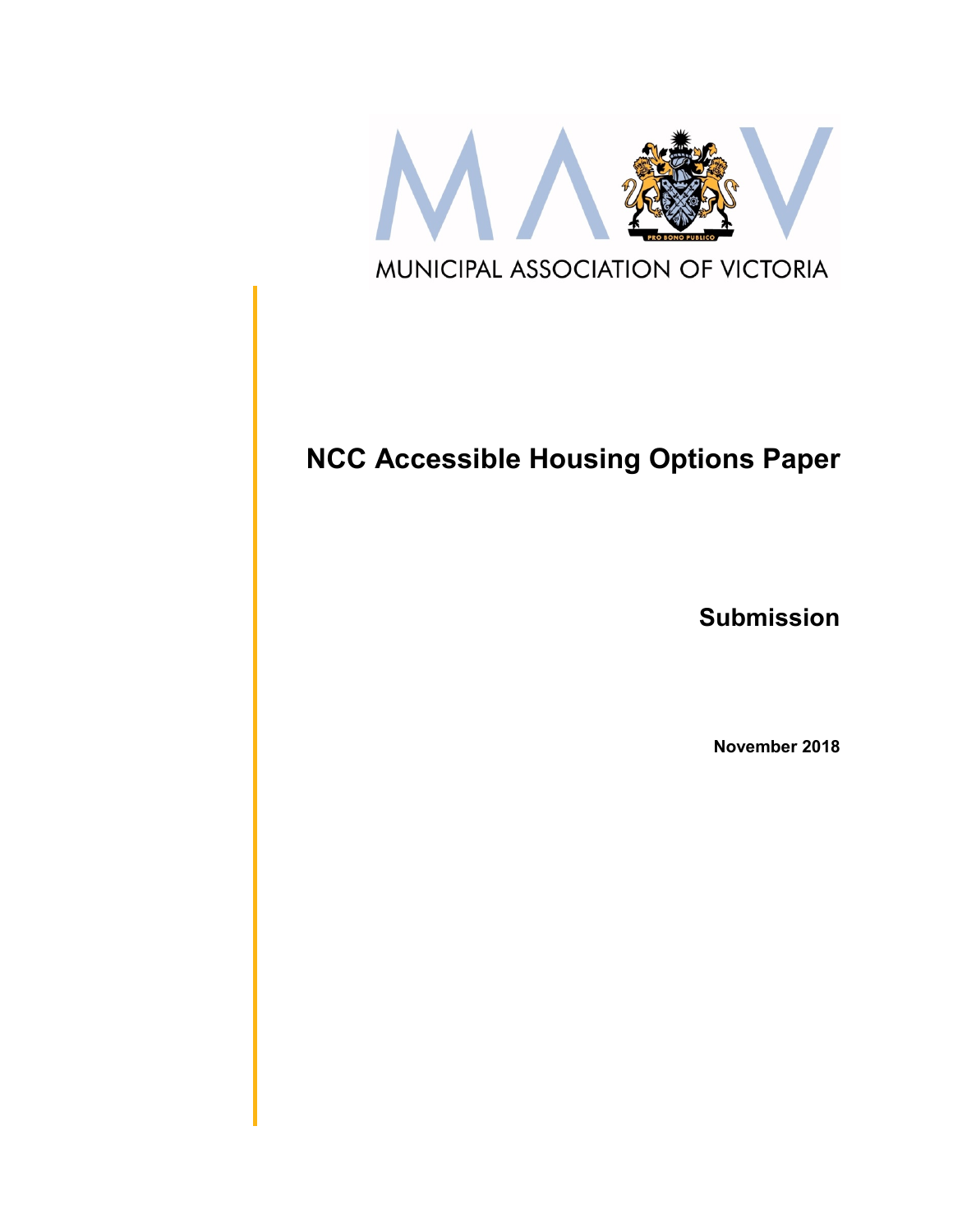

#### *© Copyright Municipal Association of Victoria, 2018.*

*The Municipal Association of Victoria (MAV) is the owner of the copyright in the publication Accessible Housing – MAV Submission.* 

*No part of this publication may be reproduced, stored or transmitted in any form or by any means without the prior permission in writing from the Municipal Association of Victoria.* 

*The MAV does not guarantee the accuracy of this document's contents if retrieved from sources other than its official websites or directly from a MAV employee.*

*The MAV can provide this publication in an alternative format upon request, including large print, Braille and audio.*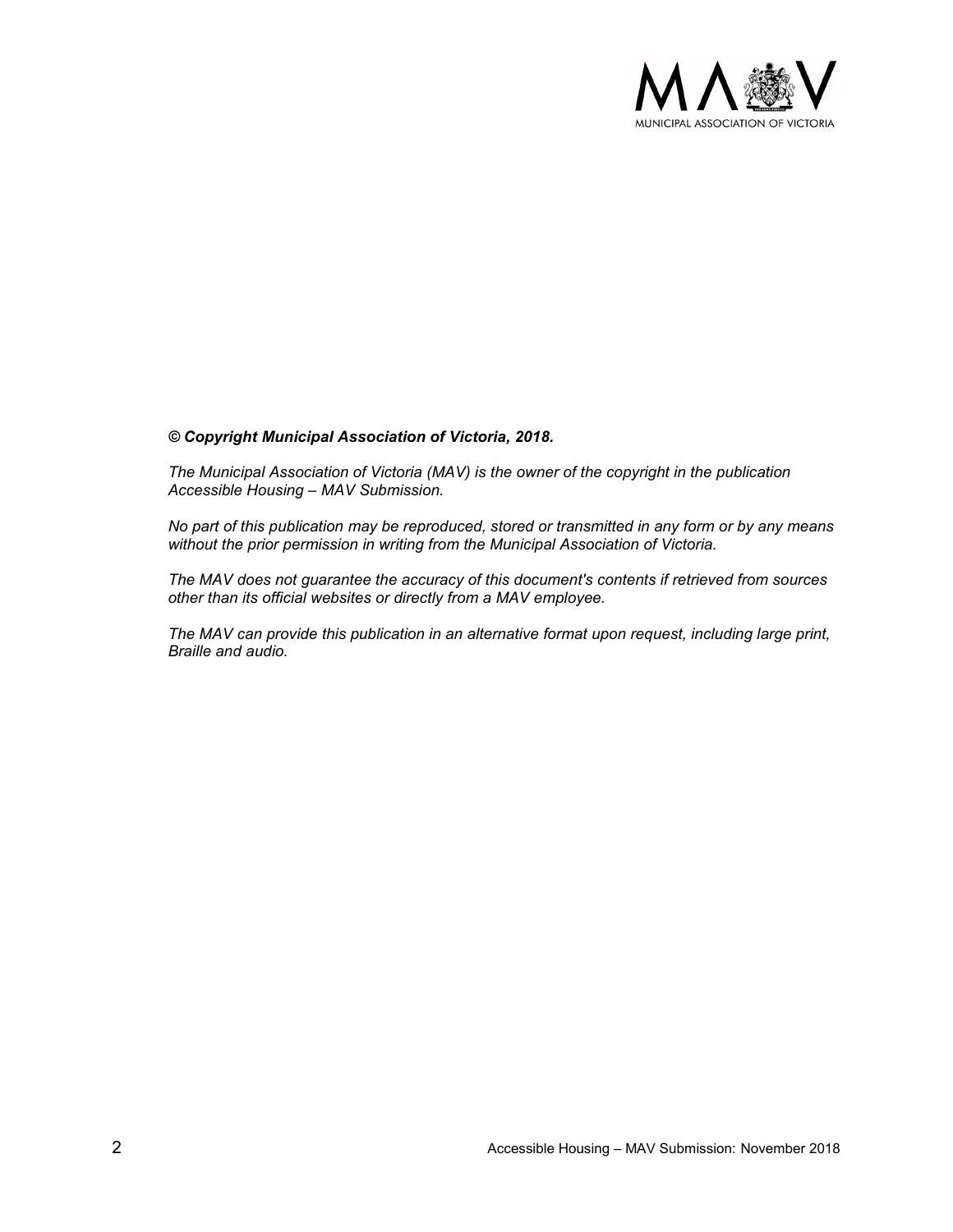

## **Key Reccommendations**

The MAV recommends that:

- Minimum standards for accessibility be implemented for private dwellings and applied to newly constructed buildings.
- The Liveable Housing Design Guidelines (LHDG) Gold Level are a suitable starting point for designing minimum accessibility requirements for housing.
- Consideration be given to where variations from the requirements should be through the National Construction Code (NCC), and where they should instead be through State provisions
- The policy parameters should explicitly include potential impacts upon housing affordability and the overall supply of accommodation

# **Introduction**

The Municipal Association of Victoria (MAV) welcomes the opportunity to provide a response to the Australian Building Codes Board's Accessible Housing Options Paper. The MAV is the peak body for local government in Victoria. Formed in 1879, we have a long and proud history of supporting councils to provide good government to their communities.

The MAV supports the inclusion of accessibility requirements for Class 1a buildings as well as the private components of Class 2 buildings. We believe there are numerous benefits to the adoption of minimum acceptable standards of accessibility across all housing stock. Based on the preliminary costings provided in the options paper we believe these benefits will outweigh the expense. We are keen to see the further development of options and to provide comment through a Regulatory Impact Assessment process.

Noting that the application of these requirements beyond the construction of new buildings is a matter for each State and Territory to decide, we would not support a requirement that these standards be met on existing buildings in Victoria. This would impose a significant and unwarranted cost. Instead, the gradual uplift of housing stock through new construction is a more reasonable path to achieving these requirements.

We also believe it is important that industry is given a suitable lead time to build capacity to meet new performance requirements. The requirements should be bedded down in a final form well ahead of the time that they become mandatory. We are concerned that adopting them as part of the NCC in 2022 may not give builders and suppliers sufficient time to work through existing stock and ramp up production to comply with the requirements.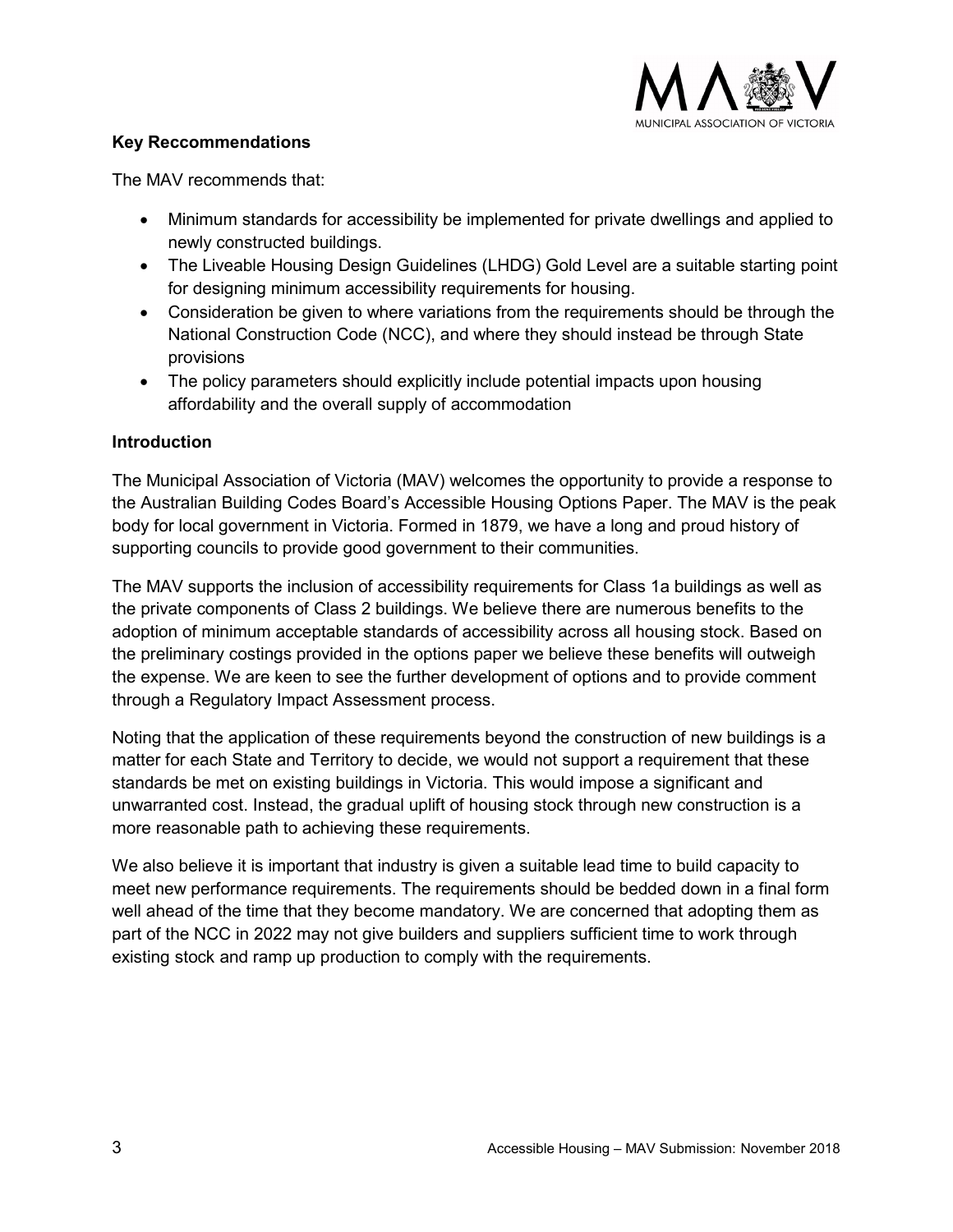

# **Benefits of accessibility requirements for dwellings**

#### Increased housing options for people with limited mobility

As outlined in the options paper, it is believed that only a small amount of new houses meet reasonable levels of accessibility for people with limited mobility. While we are not able to quantify the gap between existing or new housing stock and where we want to be, it is clear that people with limited mobility are forced to choose between being restricted to a limited supply of housing or undergoing potentially complex, lengthy, and expensive retrofits (while acknowledging that some people may be able to access funding to undertake this through the National Disability Insurance Scheme (NDIS).

It should also be noted that these requirements would improve the amenity and liveability of houses for people seeking to age in place, those with temporary injuries, or families with young children.

Due to the number of tenants and owners a building will pass through in its life, the likelihood that someone with limited mobility would live in a given building at some point during the building's useful life span is also significantly higher than just the proportion of the population with limited mobility at any given time.

#### A more cost effective and equitable method

Where improved accessibility is sought, it makes sense to approach that in a cost-effective and equitable manner. As shown in the preliminary costings, achieving accessibility standards at construction is vastly less expensive than attempting to achieve the same through retrofitting. Using the weighted averages, retrofit is between 10 and 26 times more expensive for class 1a buildings depending on the standards sought, and between 7 and 31 times more expensive for class 2 buildings.

Sharing the burden of providing increased accessibility through gradual uplift is also more equitable than placing it solely on those with limited mobility at the point of purchase.

#### Improved visitability of housing stock

For many people with limited mobility, the lack of accessibility across many dwellings places a serious constraint on their social life. Friends or families may live in houses which are inaccessible from the street, difficult to move within, or do not have accessible toilets. Gradual uplift of housing stock would remove this barrier and enable people to more easily have a full social life.

#### Decreased pressure on support mechanisms

Support mechanisms such as the NDIS provide assistance to people who need to modify their home to make it more accessible. As discussed above, retrofitting to achieve accessibility standards is vastly more expensive than achieving those standards at the initial construction phase. Reducing the need to perform those retrofits by requiring housing to address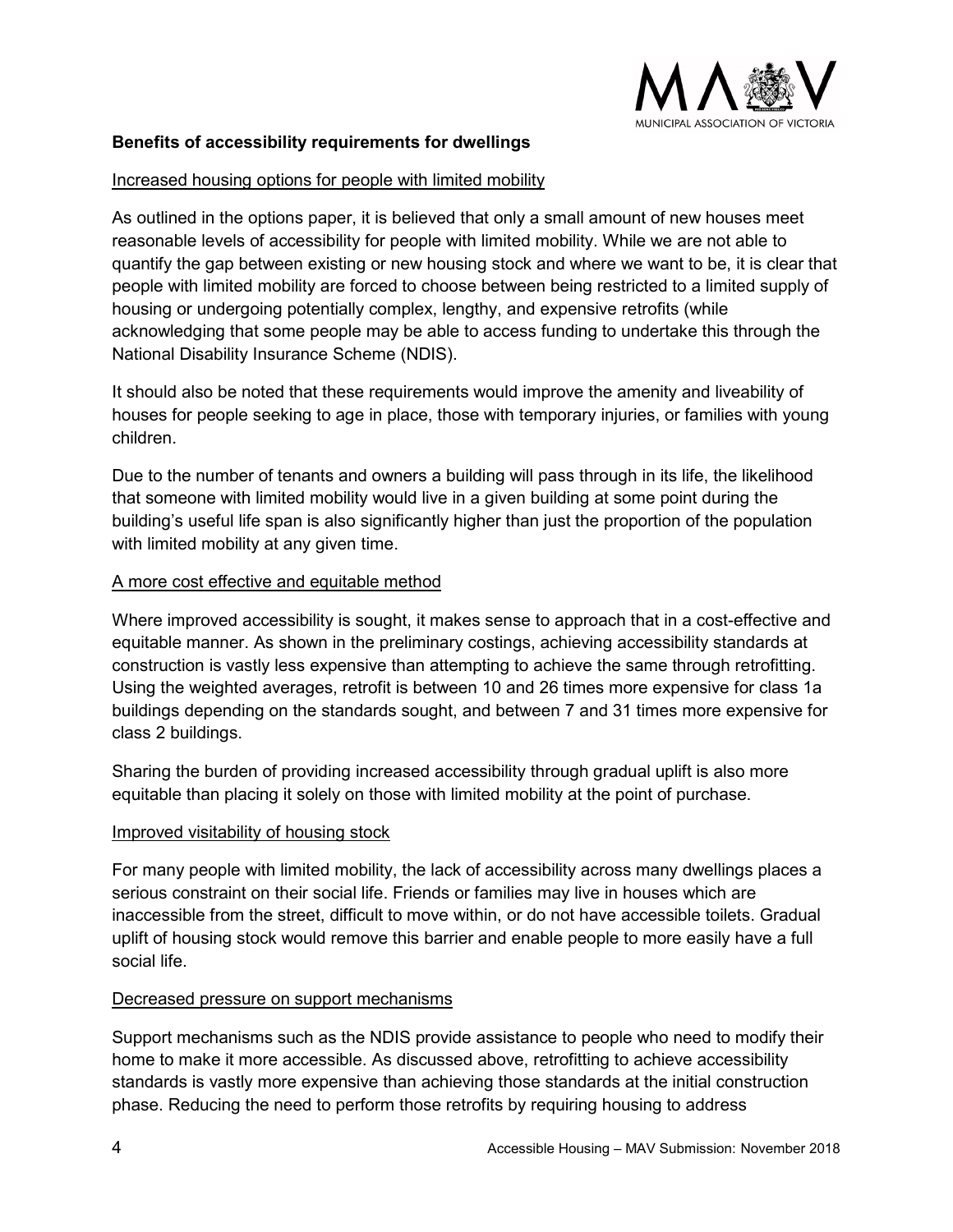

accessibility has the capacity to significantly reduce pressure on the NDIS and similar support mechanisms.

#### Consistency with Class 1b buildings

While single dwellings do not currently have accessibility requirements under the NCC, Class 1b buildings such as rooming houses do. This creates a significant barrier for operators who wish to transition an existing Class 1a building to be used as a rooming house or other Class 1b building. If new dwellings were constructed with accessibility in mind, it would increase the flexibility with which the market could adapt to provide more affordable housing options when and where it is needed within the existing housing stock.

#### **Response to proposed performance requirements**

The MAV supports the LHDG Gold Level as a starting point for minimum accessibility requirements.

As put forward in the options paper, we strongly recommend that any Performance Requirements adopted be quantified similarly to the existing Performance Requirements under the NCC.

We have the following comments on those Performance Requirements which were presented in the paper.

On a number of items we have noted that there may be some constraints on a site where an element should not be required. These constraints may include steep gradient across the site, particularly narrow sites, as well as sites subject to flooding. Importantly, potential of flooding should include risks of flooding over the lifespan of the building to account for sea level rise and increased intensity or frequency of weather events. We believe it is appropriate that these sites be exempted from requirements which they cannot reasonably meet.

Many homes contain multiple bathrooms and showers, and some may have additional kitchens. In this case, we believe it would be sufficient that there is at least one of each of these facilities which is designed to meet accessibility requirements and accessible from a bedroom.

Thought should also be given to "Tiny Houses". Tiny houses can achieve a number of environmental and affordability benefits, but by their nature would be unlikely to be able to meet many of the accessibility requirements proposed.

Where exemptions are justified, thought should be given to how this could best be achieved. There appear to be three main methods of achieving this: Writing an exemption into the code, writing an exemption into State level regulations, and allowing state agencies to allow modifications to the requirements on a case by case basis. Addressing this through the policy development at a federal level may encourage a more consistent implementation across States.

Exemptions relating to the topography of the site, such as a steep rise or narrowness of the lot appear well suited to being addressed within the code itself.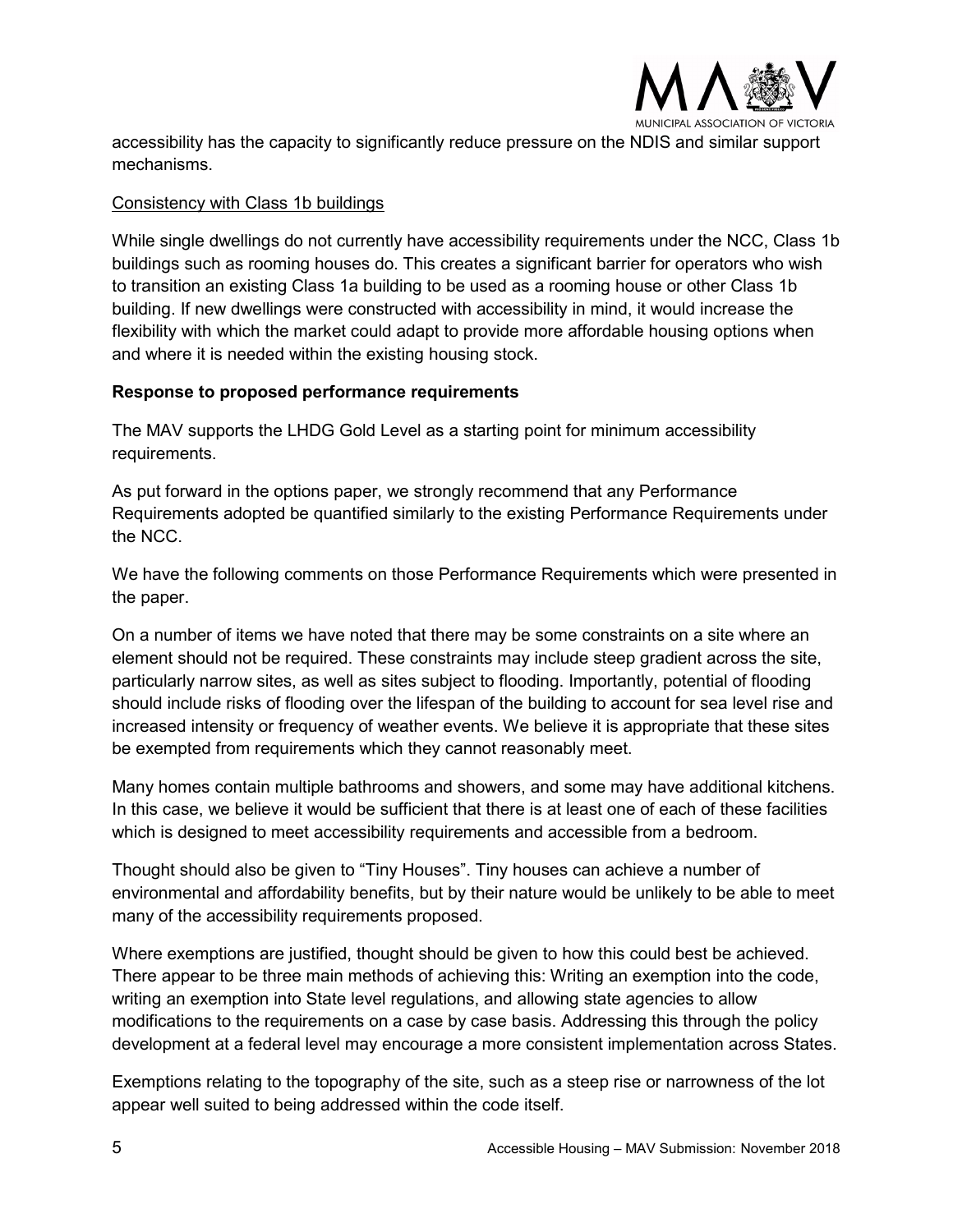

Exemptions relating to issues of flooding could be handled similarly to requirements for bushfire prone areas, with the NCC flagging what requirements apply, but designation of areas liable to flooding being subject to appropriate State controls.

Case by case assessment of modifications should be pursued where there may be need for flexibility in unusual circumstances.

In some cases, the cost of achieving the Platinum Level requirements may be minimal. We believe that the Platinum Level requirements for the design of light switches and the choice of door and tap hardware should be considered as part of the RIS process.

|                | <b>Performance Requirement</b>                                                                                                        | <b>MAV Position</b>                                                                                                                                                                                                     |
|----------------|---------------------------------------------------------------------------------------------------------------------------------------|-------------------------------------------------------------------------------------------------------------------------------------------------------------------------------------------------------------------------|
| $\mathbf{1}$   | A safe, continuous, step-free pathway from the<br>street entrance and/or parking area to a<br>dwelling entrance that is level.        | Supported. This is important to<br>address not only liveability but also<br>visitability. However, there may be<br>sites which cannot reasonably meet<br>this requirement and where<br>exemptions should be considered. |
| $\overline{2}$ | At least one level (step-free) entrance into the<br>dwelling to enable home occupants to easily<br>enter and exit the dwelling.       | Supported.                                                                                                                                                                                                              |
| 3              | Internal doors and corridors that facilitate<br>comfortable and unimpeded movement<br>between spaces.                                 | Supported.                                                                                                                                                                                                              |
| $\overline{4}$ | The ground (or entry) level has a toilet to<br>support easy access for home occupants and<br>visitors.                                | Supported, although recommend this<br>only be applied where there are<br>habitable rooms on the ground (or<br>entry) level.                                                                                             |
| 5              | The bathroom and shower is designed for easy<br>and independent access for all home<br>occupants.                                     | Supported.                                                                                                                                                                                                              |
| 6              | Bathroom and toilet walls are built to enable<br>grabrails to be safely and economically installed<br>(immediately or in the future). | Supported.                                                                                                                                                                                                              |
| $\overline{7}$ | Where installed, stairways are designed to<br>reduce the likelihood of injury and also enable a<br>safe pathway.                      | Supported. However, there may be<br>sites which cannot reasonably meet<br>this requirement and where<br>exemptions should be considered.                                                                                |